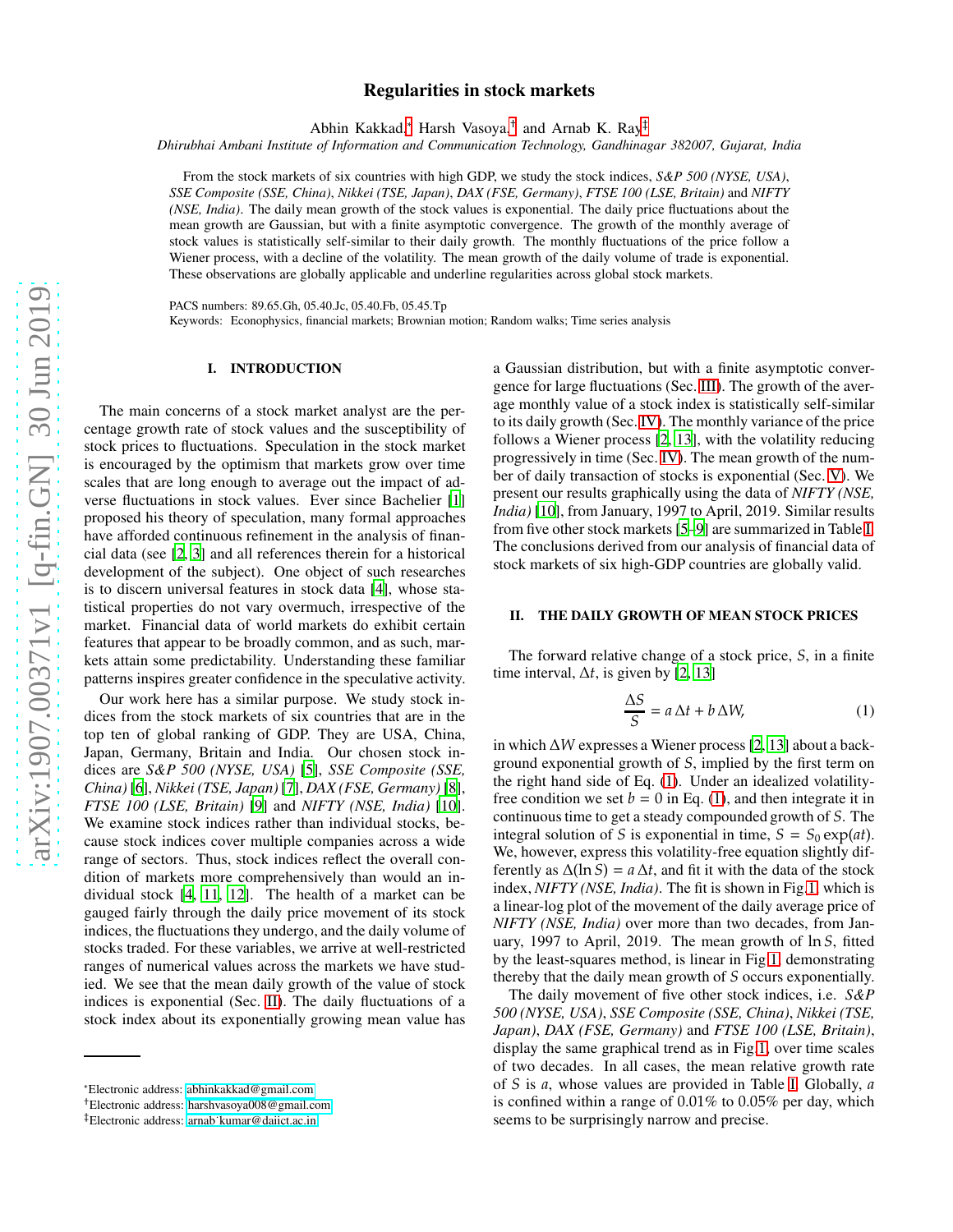<span id="page-1-1"></span>TABLE I: Summary of the analysis of financial data taken from six stock markets, whose names are listed in the first column. Regularities across global markets are discernible through the numerical values of the parameters catalogued below.

| Stock Index                | $a \ (\%$ per day) |       | $\sigma$ | $m$ (per month) | $w$ (per month)        | $\nu$ (% per day) |
|----------------------------|--------------------|-------|----------|-----------------|------------------------|-------------------|
| $S\&P$ 500 (NYSE, USA)     | 0.03               | 0.032 | 1.203    | 0.006           | $-2.78 \times 10^{-6}$ |                   |
| SSE Composite (SSE, China) | 0.04               | 0.101 | 2.805    | 0.009           | $-3.09 \times 10^{-5}$ | 0.12              |
| Nikkei (TSE, Japan)        | 0.01               | 0.027 | 1.494    | 0.003           | $-1.02 \times 10^{-6}$ | 0.53              |
| DAX (FSE, Germany)         | 0.03               | 0.025 | 1.466    | 0.006           | $-4.42 \times 10^{-6}$ | 0.02              |
| FTSE (LSE, Britain)        | 0.01               | 0.011 | 1.165    | 0.002           | $-1.78 \times 10^{-6}$ | 0.003             |
| NIFTY (NSE, India)         | 0.05               | 0.057 | 1.495    | 0.010           | $-3.41 \times 10^{-6}$ | 0.04              |



<span id="page-1-2"></span>FIG. 1: The daily mean growth of the average price of the stock index, *NIFTY (NSE, India)*. The linear-log plot is modelled by Eq. [\(1\)](#page-0-4). Here time, *t*, is measured in days, over more than two decades. The straight line in this linear-log plot is fitted by the least-squares method, and indicates that the mean growth of *S* is exponential. In Eq. [\(1\)](#page-0-4), with  $b = 0$ , the mean relative growth rate of stock values is *a*. For this plot, *a* = 0.05% per day. Values of *a* for all the stock indices are provided in the second column of Table [I.](#page-1-1)

#### <span id="page-1-0"></span>III. GAUSSIAN FLUCTUATIONS IN STOCK PRICES

By setting  $b = 0$  in Eq. [\(1\)](#page-0-4), we have so far ignored the fluctuations about the mean exponential growth of a stock price, *S*. In reality, however, as we can see very clearly in Fig[.1,](#page-1-2) stock prices fluctuate noticeably about the mean exponential growth (represented by the straight line in Fig[.1\)](#page-1-2). To quantify the fluctuations, we define a new variable,  $\delta$ , which is the daily percentage change that a stock index undergoes, with respect to the value of the previous day. Positive fluctuations are given by  $\delta > 0$ , and negative fluctuations by  $\delta < 0$ . The time series of such fluctuations, for the stock index, *NIFTY (NSE, India*), is plotted in Fig[.2,](#page-1-3) which shows that positive and negative fluctuations are balanced about  $\delta = 0$ . Most of the fluctuations are close to  $\delta = 0$ , with a very few cast far away. The unnormalized frequency distribution of these fluctuations has a Gaussian profile in Fig[.3,](#page-2-1) but with an asymptotic convergence towards unity. To model all these aspects, we put forward a Gaussian function, with unity added to it, as

<span id="page-1-4"></span>
$$
f(\delta) = 1 + f_0 \exp\left[-\frac{(\delta - \mu)^2}{2\sigma^2}\right],
$$
 (2)



<span id="page-1-3"></span>FIG. 2: The time series of the daily percentage fluctuation of prices in the stock index, *NIFTY (NSE, India)*. As in Fig[.1,](#page-1-2) the time, *t*, is measured in days. The daily percentage fluctuation of prices is quantified by  $\delta$ , which, over two decades, has an equal distribution of positive and negative values about  $\delta = 0$ . Most of the fluctuations are small, but a very few fluctuations have large values in both extremes. Taken together, all these features are captured by Eq. [\(2\)](#page-1-4), which accommodates the possibility of the rare but large fluctuations.

in which the mean of the frequency distribution,  $\mu = \langle \delta \rangle$ , and the standard deviation,  $\sigma = \sqrt{\langle \delta^2 \rangle - \mu^2}$ . The values of both  $\mu$ and  $\sigma$ , calibrated with the data of our chosen six stock indices, are listed in Table [I.](#page-1-1) With the frequency distribution clustering around  $\delta = 0$  in Fig[.3,](#page-2-1) we expect  $\mu$  to have a small value. Supporting this expectation, Table [I](#page-1-1) shows us that  $\mu$  is zero up to the first place of decimal for all the stock indices, except *SSE Composite (SSE, China)*. Likewise, the first significant figure of σ is unity, except for *SSE Composite (SSE, China)*.

The theory of unbiased and random fluctuation of stock prices, described by a continuous Gaussian function, was introduced in financial markets by Bachelier [\[1\]](#page-3-0). The randomness of prices is a response to a ceaseless stream of unpredictable and uncorrelated information that enters the market continuously. While this process plays out on the microscopic scale of individual prices, its macroscopic imprint is manifested through a similar randomness in the market indices. Fluctuations in financial markets are, therefore, a collective macro-outcome of a diversity of microscopic causes that are independent of one another. On the whole, the randomness agrees theoretically with the Gaussian function, but only if the time scale of the fluctuations is long enough [\[2,](#page-3-1) [11,](#page-3-10) [12](#page-3-11)],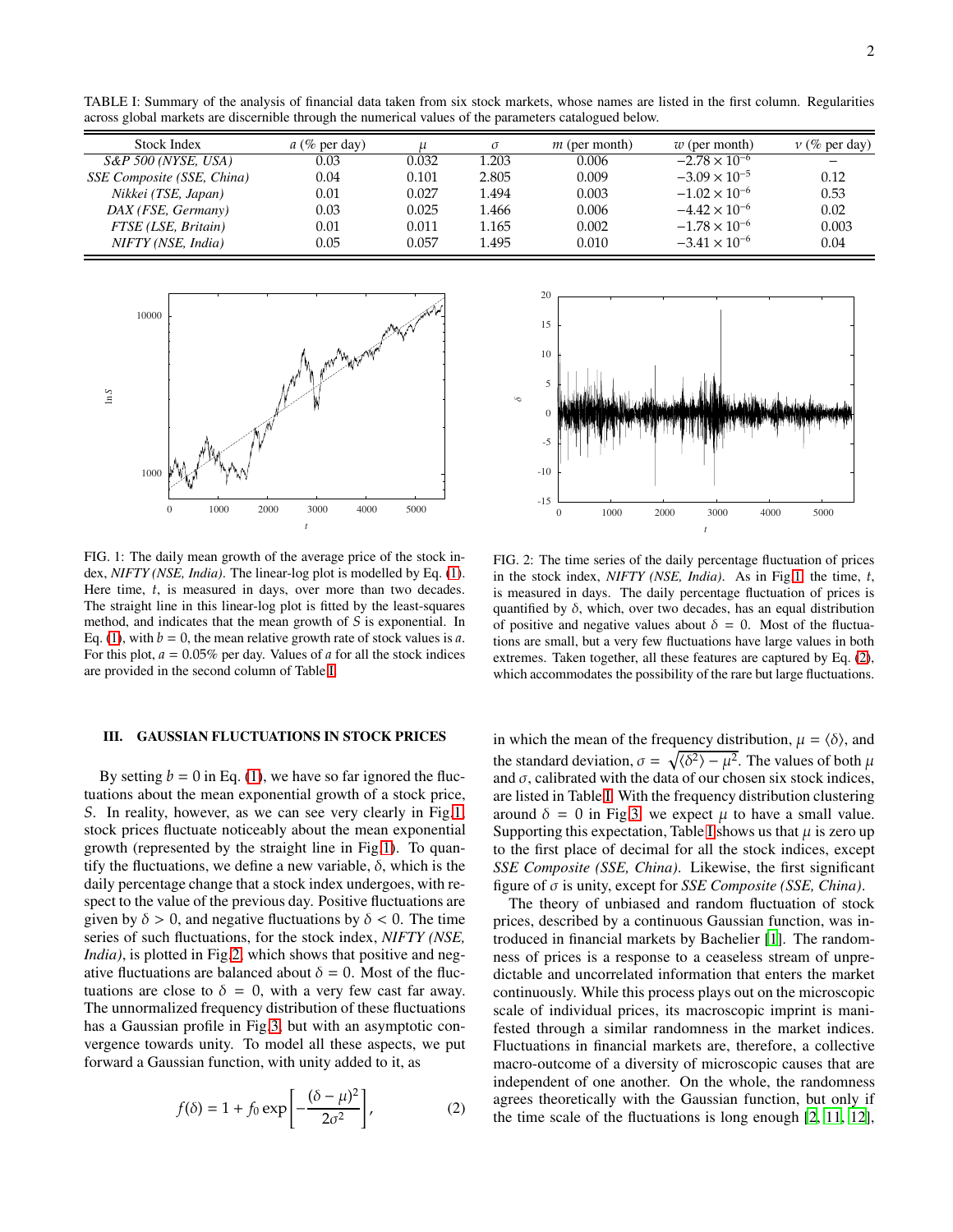

<span id="page-2-1"></span>FIG. 3: The unnormalized frequency distribution of the daily percentage fluctuation of prices in the stock index, *NIFTY (NSE, India)*. The distribution appears Gaussian, and is centred around a mean value,  $\mu = 0.057$ , with a standard deviation,  $\sigma = 1.495$ . For large fluctuations, the asymptotic convergence is  $f(\delta) \longrightarrow 1$ , as Eq. [\(2\)](#page-1-4) confirms. Values of  $\mu$  and  $\sigma$  for all the stock indices are to be found, respectively, in the third and fourth columns of Table [I.](#page-1-1)

such as the scale of a day in our study. On shorter time scales, however, market indices exhibit scaling properties [\[14\]](#page-3-14), leading to an inverse cubic law of stock value fluctuations [\[4](#page-3-3), [15](#page-3-15)]. Such fluctuations converge more slowly towards an asymptotic limit than the Gaussian function does. Slow convergence is the hallmark of power laws, but we can mimic a slow convergence even with a Gaussian function, by adding a constant of unity to the right hand side of Eq. [\(2\)](#page-1-4). This reconciles a continuous Gaussian function with a frequency distribution that is discrete. The consequence of the discreteness is that for large fluctuations, the unnormalized frequency distribution will asymptotically converge to unity. When  $\delta \longrightarrow \infty$ , the form of Eq. [\(2\)](#page-1-4), despite being Gaussian in essence, theoretically ensures the convergence,  $f(\delta) \longrightarrow 1$ .

#### <span id="page-2-0"></span>IV. THE WIENER PROCESS AND VOLATILITY

Looking back at Eq. [\(1\)](#page-0-4), we consider first the basic nature of a Wiener process. If a variable, *W*, undergoes a Wiener process, then its change, ∆*W*, in a discrete interval of time, ∆*t*, is  $\Delta W = \epsilon \sqrt{\Delta t}$  [\[13\]](#page-3-12). Here  $\epsilon$  has a standardized normal distribution with a zero mean and a standard deviation of unity [\[13](#page-3-12)]. For different short intervals, ∆*t*, ∆*W* will have independent values. Over a time interval, *T*, the mean,  $\langle \Delta W \rangle = 0$ , and the standard deviation,  $\sqrt{\langle (\Delta W)^2 \rangle} \sim T^{1/2}$  [\[13](#page-3-12)].

Stock price variations follow a generalized Wiener process [\[13\]](#page-3-12), viewed also as a geometric Brownian motion [\[2,](#page-3-1) [3](#page-3-2), [13](#page-3-12)]. The generalized Wiener process has a non-zero mean that drifts linearly in time [\[13](#page-3-12)], as the first term on the right hand side of Eq. [\(1\)](#page-0-4) suggests. About this linear mean drift, there is a stochastic component, given by the second term on the right hand side of Eq. [\(1\)](#page-0-4), now to be read as  $\Delta W = \epsilon \sqrt{\Delta t}$ . On a daily time scale, *t*, the mean growth is depicted by the



<span id="page-2-2"></span>FIG. 4: The growth of the monthly average of ln *S* for *NIFTY (NSE, India*), as opposed to its daily growth in Fig[.1.](#page-1-2) The time,  $\tau$ , is scaled in months, and spans more than two decades. The straight line, showing the mean growth, is fitted by the least-squares method, and its slope is  $m = 0.01$  per month. Values of  $m$  for all the stock indices are in the fifth column of Table [I.](#page-1-1) This plot is statistically self-similar to the plot in Fig[.1,](#page-1-2) despite differing widely in time scales.



<span id="page-2-3"></span>FIG. 5: The Wiener variance about the monthly average of ln *S* for *NIFTY (NSE, India)* decreases with time, τ (in months). The straight line, fitted by the least-squares method, traces the mean decline, with a slope of  $w = -3.41 \times 10^{-6}$  per month. With  $w < 0$ , volatility also reduces with time. Values of *w* for all the stock indices are in the sixth column of Table [I.](#page-1-1) The tallest spike in this plot coincides with the global economic recession around the year, 2008, and all stock markets show a similar spike about the same year.

straight line in Fig[.1,](#page-1-2) while the stochastic fluctuations (related to the volatility of the stock value [\[13\]](#page-3-12)) are seen in the jagged features about the straight line. Likewise, all through January, 1997 to April, 2019, on a monthly time scale, which we write as  $\tau$  to distinguish it from *t*, the straight line in Fig[.4](#page-2-2) shows the mean growth of the monthly average of the natural logarithm of the price of the stock index, *NIFTY (NSE, India)*. About the mean linear growth of  $\langle \ln S \rangle$ , whose slope is *m* in Fig[.4,](#page-2-2) the jaggedness shows the usual stochastic behaviour the volatility. Notwithstanding the noticeable difference in the time scales, i.e. a day for Fig[.1](#page-1-2) and a month for Fig[.4,](#page-2-2) there